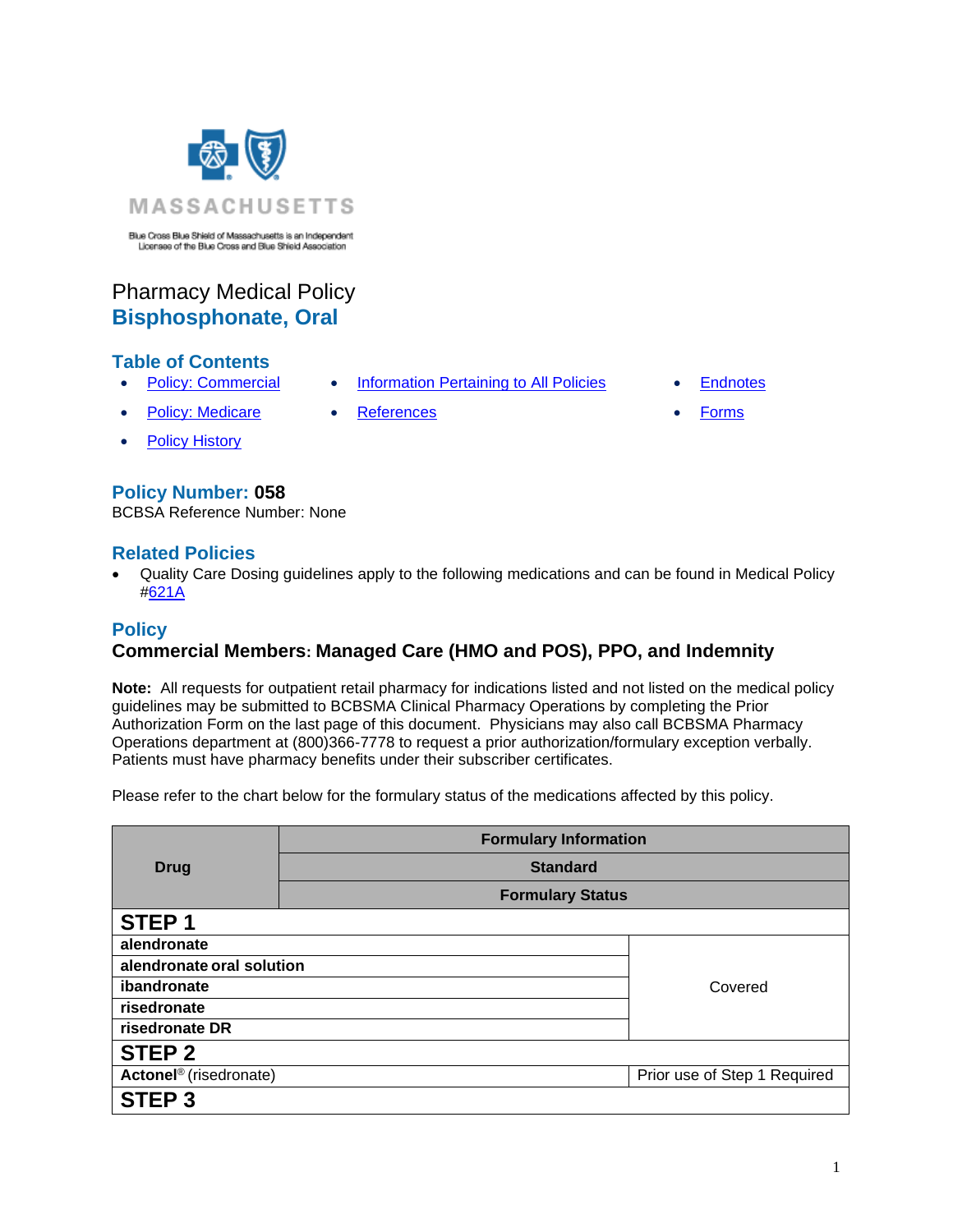| <b>Atelvia</b> <sup>™*</sup> (risedronate)                    | Prior use of Step 1 and Step |
|---------------------------------------------------------------|------------------------------|
| <b>Binosto</b> <sup>™*</sup> (alendronate)                    | 2 required                   |
| <b>Boniva<sup>®*</sup></b> (ibandronate)                      |                              |
| <b>Fosamax<sup>®</sup></b> tablets <sup>*</sup> (alendronate) |                              |
| <b>Fosamax ® Plus D</b> (alendronate / cholecalciferol)       |                              |

\*Non formulary medications are covered when a formulary exception request is submitted to BCBSMA Pharmacy Operations and step criteria below are met.

We cover the oral bisphosphonate medications listed in the chart above for new starts\* in the following stepped approach<sup>1</sup>.

\*New start is defined as no previous paid claim for the requested medication within the past 130 days.

Step 1: Step 1 medications will be covered without prior authorization.

Step 2: Step 2 medications may be covered when **one** of the following criteria is met:

There must be evidence of a BCBSMA paid claim by the patient of a step 1 drug within the previous 130 days.

**OR**

There must be evidence of a BCBSMA paid claim by the patient of a step 2 drug within the previous 130 days.

Step 3: Step 3 medications may be covered when **one** of the following criteria is met:

There must be evidence of a BCBSMA paid claim by the patient of a step 1 drug and step 2 drug within the previous 130 days.

**OR**

There must be evidence of a BCBSMA paid claim by the patient of a step 3 drug within the previous 130 days. If the Medication is Not Covered/Non-formulary the drug needs to meet requirements for a Formulary Exception for continued coverage.

\*\*Requests based exclusively on the use of samples will not meet coverage criteria for exception. Additional clinical information demonstrating medical necessity of the desired medication must be submitted by the requesting prescriber for review.

We do not cover drugs listed in the above chart when the above step therapy criteria are not met.

#### <span id="page-1-0"></span>**Individual Consideration**

All our medical policies are written for the majority of people with a given condition. Each policy is based on medical science. For many of our medical policies, each individual's unique clinical circumstances may be considered in light of current scientific literature. Physicians may send relevant clinical information for individual patients for consideration to:

Blue Cross Blue Shield of Massachusetts Pharmacy Operations Department 25 Technology Place Hingham, MA 02043 Tel: 1-800-366-7778 Fax: 1-800-583-6289